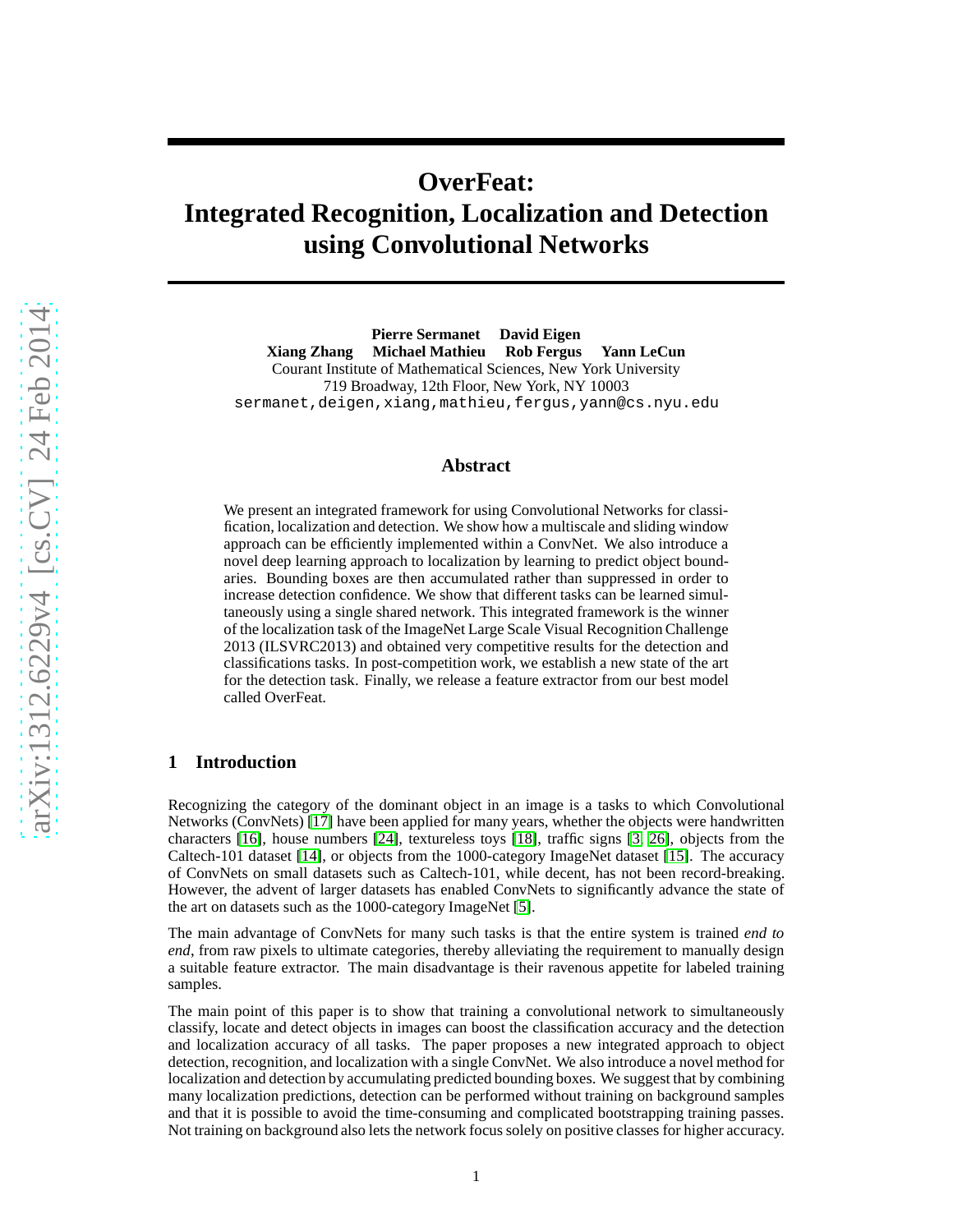Experiments are conducted on the ImageNet ILSVRC 2012 and 2013 datasets and establish state of the art results on the ILSVRC 2013 localization and detection tasks.

While images from the ImageNet classification dataset are largely chosen to contain a roughlycentered object that fills much of the image, objects of interest sometimes vary significantly in size and position within the image. The first idea in addressing this is to apply a ConvNet at multiple locations in the image, in a sliding window fashion, and over multiple scales. Even with this, however, many viewing windows may contain a perfectly identifiable portion of the object (say, the head of a dog), but not the entire object, nor even the center of the object. This leads to decent classification but poor localization and detection. Thus, the second idea is to train the system to not only produce a distribution over categories for each window, but also to produce a prediction of the location and size of the bounding box containing the object relative to the window. The third idea is to accumulate the evidence for each category at each location and size.

Many authors have proposed to use ConvNets for detection and localization with a sliding window over multiple scales, going back to the early 1990's for multi-character strings [\[20\]](#page-14-6), faces [\[30\]](#page-14-7), and hands [\[22\]](#page-14-8). More recently, ConvNets have been shown to yield state of the art performance on text detection in natural images [\[4\]](#page-13-3), face detection [\[8,](#page-13-4) [23\]](#page-14-9) and pedestrian detection [\[25\]](#page-14-10).

Several authors have also proposed to train ConvNets to directly predict the instantiation parameters of the objects to be located, such as the position relative to the viewing window, or the pose of the object. For example Osadchy *et al.* [\[23\]](#page-14-9) describe a ConvNet for simultaneous face detection and pose estimation. Faces are represented by a 3D manifold in the nine-dimensional output space. Positions on the manifold indicate the pose (pitch, yaw, and roll). When the training image is a face, the network is trained to produce a point on the manifold at the location of the known pose. If the image is not a face, the output is pushed away from the manifold. At test time, the distance to the manifold indicate whether the image contains a face, and the position of the closest point on the manifold indicates pose. Taylor *et al.* [\[27,](#page-14-11) [28\]](#page-14-12) use a ConvNet to estimate the location of body parts (hands, head, etc) so as to derive the human body pose. They use a metric learning criterion to train the network to produce points on a body pose manifold. Hinton et al. have also proposed to train networks to compute explicit instantiation parameters of features as part of a recognition process [\[12\]](#page-13-5).

Other authors have proposed to perform object localization via ConvNet-based segmentation. The simplest approach consists in training the ConvNet to classify the central pixel (or voxel for volumetric images) of its viewing window as a boundary between regions or not [\[13\]](#page-13-6). But when the regions must be categorized, it is preferable to perform *semantic segmentation*. The main idea is to train the ConvNet to classify the central pixel of the viewing window with the category of the object it belongs to, using the window as context for the decision. Applications range from biological image analysis [\[21\]](#page-14-13), to obstacle tagging for mobile robots [\[10\]](#page-13-7) to tagging of photos [\[7\]](#page-13-8). The advantage of this approach is that the bounding contours need not be rectangles, and the regions need not be well-circumscribed objects. The disadvantage is that it requires dense pixel-level labels for training. This segmentation pre-processing or object proposal step has recently gained popularity in traditional computer vision to reduce the search space of position, scale and aspect ratio for detection [\[19,](#page-14-14) [2,](#page-13-9) [6,](#page-13-10) [29\]](#page-14-15). Hence an expensive classification method can be applied at the optimal location in the search space, thus increasing recognition accuracy. Additionally, [\[29,](#page-14-15) [1\]](#page-13-11) suggest that these methods improve accuracy by drastically reducing unlikely object regions, hence reducing potential false positives. Our dense sliding window method, however, is able to outperform object proposal methods on the ILSVRC13 detection dataset.

Krizhevsky *et al.* [\[15\]](#page-14-5) recently demonstrated impressive classification performance using a large ConvNet. The authors also entered the ImageNet 2012 competition, winning both the classification and localization challenges. Although they demonstrated an impressive localization performance, there has been no published work describing how their approach. Our paper is thus the first to provide a clear explanation how ConvNets can be used for localization and detection for ImageNet data.

In this paper we use the terms localization and detection in a way that is consistent with their use in the ImageNet 2013 competition, namely that the only difference is the evaluation criterion used and both involve predicting the bounding box for each object in the image.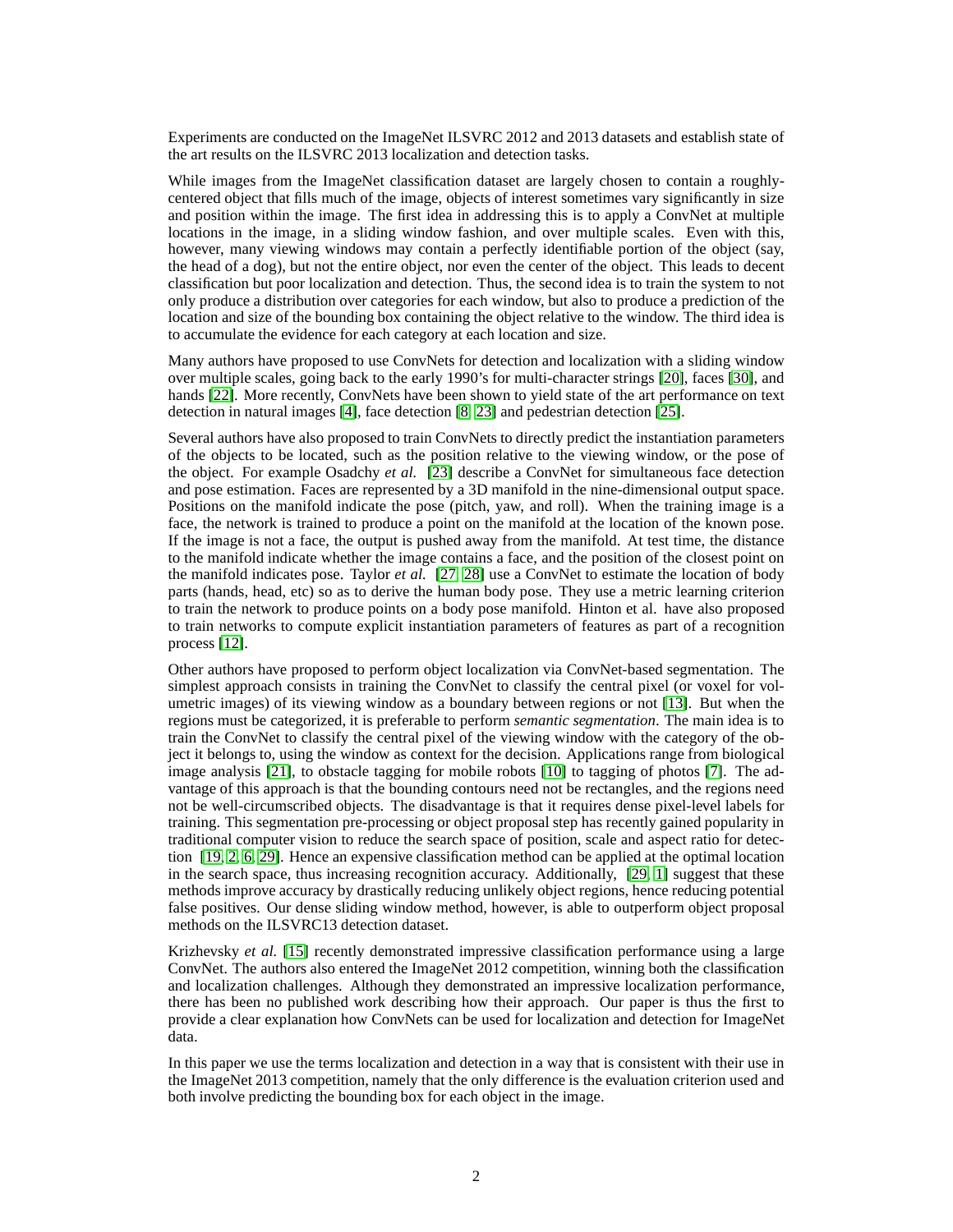



Top 5: white wolf white wolf timber wolf timber wolf **Arctic fox** 

**Groundtruth:** white wolf white wolf (2) white wolf (3) white wolf (4) white wolf (5)

**ILSVINGERS**, AN, 00000027240



**Top predictions:** person (confidence 6.0) In NANTISER'S and Report FOLLOWS



**Groundtruth:** drum lamp  $lamp(2)$ guitar person person (2) person (3) microphone microphone (2) microphone (3)

<span id="page-2-0"></span>Figure 1: **Localization (top) and detection tasks (bottom).** The left images contains our predictions (ordered by decreasing confidence) while the right images show the groundtruth labels. The detection image (bottom) illustrates the higher difficulty of the detection dataset, which can contain many small objects while the classification and localization images typically contain a single large object.

## **2 Vision Tasks**

In this paper, we explore three computer vision tasks in increasing order of difficulty: (*i*) classification, (*ii*) localization, and (*iii*) detection. Each task is a sub-task of the next. While all tasks are adressed using a single framework and a shared feature learning base, we will describe them separately in the following sections.

Throughout the paper, we report results on the 2013 ImageNet Large Scale Visual Recognition Challenge (ILSVRC2013). In the classification task of this challenge, each image is assigned a single label corresponding to the main object in the image. Five guesses are allowed to find the correct answer (this is because images can also contain multiple unlabeled objects). The localization task is similar in that 5 guesses are allowed per image, but in addition, a bounding box for the predicted object must be returned with each guess. To be considered correct, the predicted box must match the groundtruth by at least 50% (using the PASCAL criterion of union over intersection), as well as be labeled with the correct class (i.e. each prediction is a label and bounding box that are associated together). The detection task differs from localization in that there can be any number of objects in each image (including zero), and false positives are penalized by the mean average precision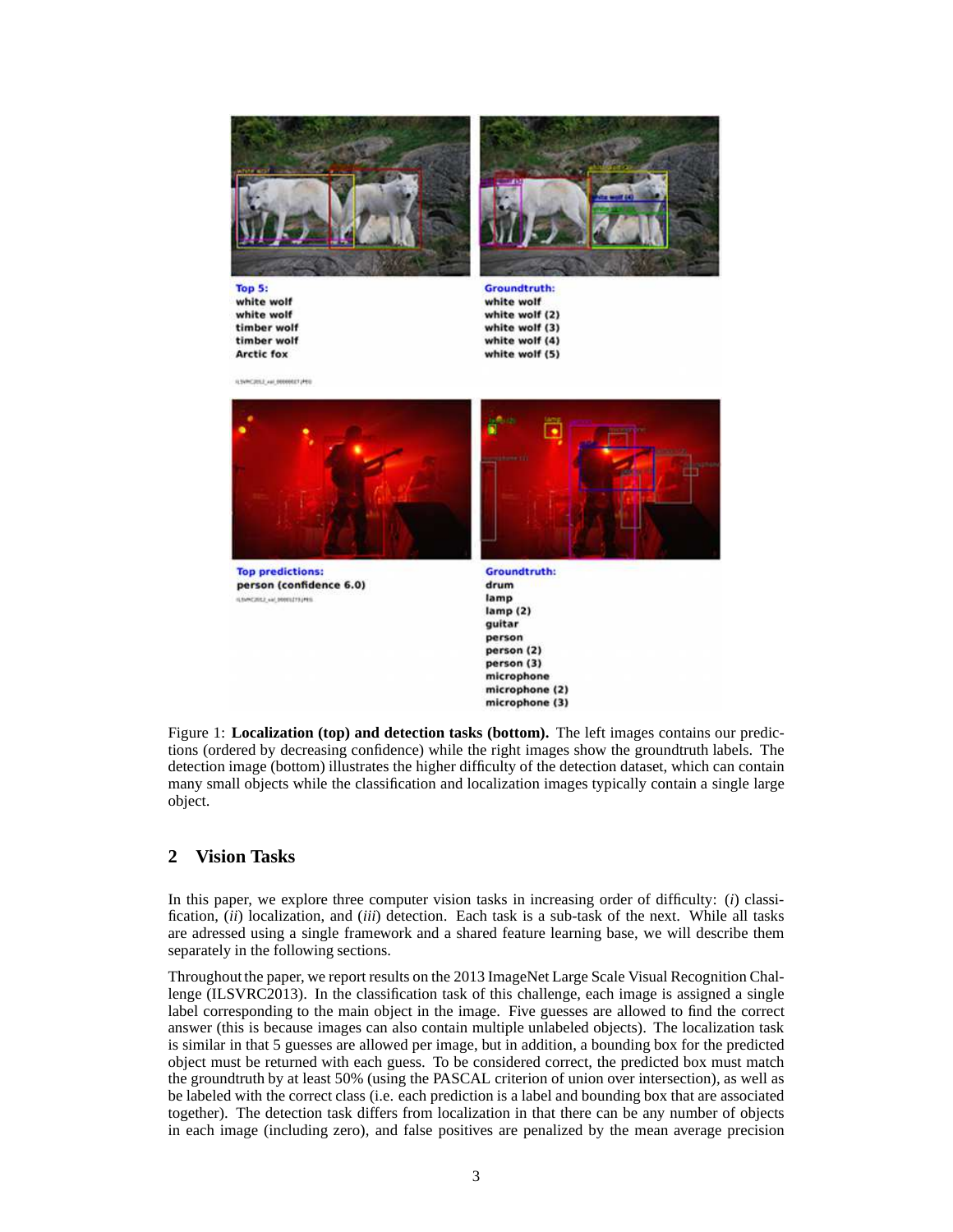(mAP) measure. The localization task is a convenient intermediate step between classification and detection, and allows us to evaluate our localization method independently of challenges specific to detection (such as learning a background class). In Fig. [1,](#page-2-0) we show examples of images with our localization/detection predictions as well as corresponding groundtruth. Note that classification and localization share the same dataset, while detection also has additional data where objects can be smaller. The detection data also contain a set of images where certain objects are absent. This can be used for bootstrapping, but we have not made use of it in this work.

# <span id="page-3-1"></span>**3 Classification**

Our classification architecture is similar to the best ILSVRC12 architecture by Krizhevsky *et al.* [\[15\]](#page-14-5). However, we improve on the network design and the inference step. Because of time constraints, some of the training features in Krizhevsky's model were not explored, and so we expect our results can be improved even further. These are discussed in the future work section [6](#page-13-12)



Figure 2: **Layer 1 (top) and layer 2 filters (bottom).**

## <span id="page-3-0"></span>**3.1 Model Design and Training**

We train the network on the ImageNet 2012 training set (1.2 million images and  $C = 1000$  classes) [\[5\]](#page-13-2). Our model uses the same fixed input size approach proposed by Krizhevsky *et al.* [\[15\]](#page-14-5) during training but turns to multi-scale for classification as described in the next section. Each image is downsampled so that the smallest dimension is 256 pixels. We then extract 5 random crops (and their horizontal flips) of size 221x221 pixels and present these to the network in mini-batches of size 128. The weights in the network are initialized randomly with  $(\mu, \sigma) = (0, 1 \times 10^{-2})$ . They are then updated by stochastic gradient descent, accompanied by momentum term of 0.6 and an  $\ell_2$ weight decay of  $1 \times 10^{-5}$ . The learning rate is initially  $5 \times 10^{-2}$  and is successively decreased by a factor of 0.5 after (30, 50, 60, 70, 80) epochs. DropOut [\[11\]](#page-13-13) with a rate of 0.5 is employed on the fully connected layers (6th and 7th) in the classifier.

We detail the architecture sizes in tables [1](#page-4-0) and [3.](#page-15-0) Note that during training, we treat this architecture as non-spatial (output maps of size 1x1), as opposed to the inference step, which produces spatial outputs. Layers 1-5 are similar to Krizhevsky *et al.* [\[15\]](#page-14-5), using rectification ("*relu*") non-linearities and max pooling, but with the following differences: (i) no contrast normalization is used; (ii) pooling regions are non-overlapping and (iii) our model has larger 1st and 2nd layer feature maps, thanks to a smaller stride (2 instead of 4). A larger stride is beneficial for speed but will hurt accuracy.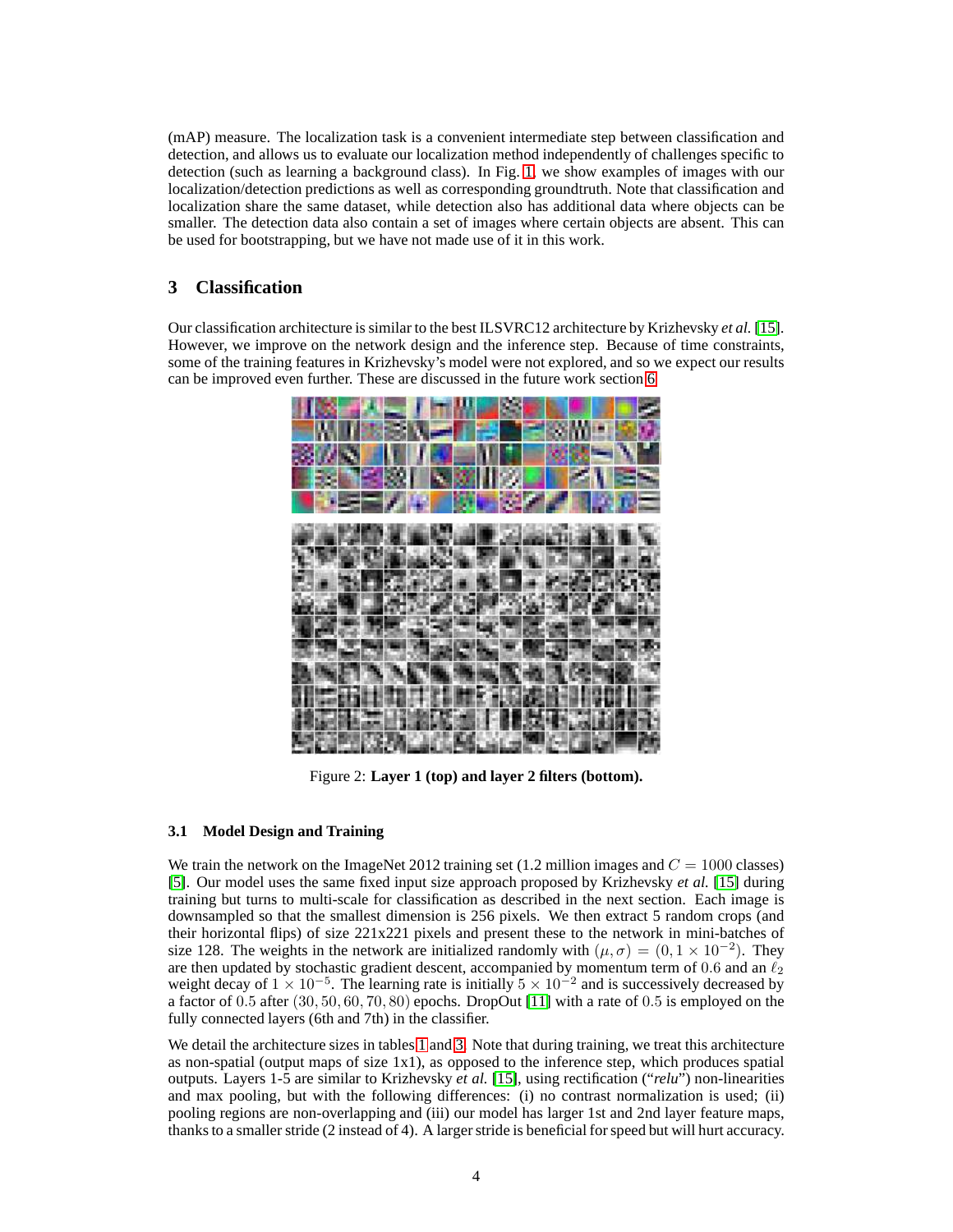| Layer              |              |              |         | 4       |              | 6                        |      | Output |
|--------------------|--------------|--------------|---------|---------|--------------|--------------------------|------|--------|
| Stage              | $conv + max$ | $conv + max$ | conv    | conv    | $conv + max$ | full                     | full | full   |
| # channels         | 96           | 256          | 512     | 1024    | 1024         | 3072                     | 4096 | 1000   |
| Filter size        | 11x11        | 5x5          | 3x3     | 3x3     | 3x3          |                          |      |        |
| Conv. stride       | 4x4          | 1x1          | 1x1     | 1x1     | 1x1          | $\overline{\phantom{a}}$ | -    |        |
| Pooling size       | 2x2          | 2x2          | -       | ۰       | 2x2          | -                        |      |        |
| Pooling stride     | 2x2          | 2x2          | -       | ۰       | 2x2          |                          | -    |        |
| Zero-Padding size  | ۰            |              | 1x1x1x1 | 1x1x1x1 | 1x1x1x1      | -                        | -    |        |
| Spatial input size | 231x231      | 24x24        | 12x12   | 12x12   | 12x12        | 6x6                      | 1x1  | 1x1    |

<span id="page-4-0"></span>Table 1: **Architecture specifics for** *fast* **model.** The spatial size of the feature maps depends on the input image size, which varies during our inference step (see Table [5](#page-15-1) in the Appendix). Here we show training spatial sizes. Layer 5 is the top convolutional layer. Subsequent layers are fully connected, and applied in sliding window fashion at test time. The fully-connected layers can also be seen as 1x1 convolutions in a spatial setting. Similar sizes for *accurate* model can be found in the Appendix.

In Fig. [2,](#page-3-0) we show the filter coefficients from the first two convolutional layers. The first layer filters capture orientated edges, patterns and blobs. In the second layer, the filters have a variety of forms, some diffuse, others with strong line structures or oriented edges.

## **3.2 Feature Extractor**

Along with this paper, we release a feature extractor named "OverFeat" <sup>[1](#page-4-1)</sup> in order to provide powerful features for computer vision research. Two models are provided, a *fast* and *accurate* one. Each architecture is described in tables [1](#page-4-0) and [3.](#page-15-0) We also compare their sizes in Table [4](#page-15-2) in terms of parameters and connections. The *accurate* model is more accurate than the *fast* one (14.18% classification error as opposed to 16.39% in Table [2\)](#page-6-0), however it requires nearly twice as many connections. Using a committee of 7 *accurate* models reaches 13.6% classification error as shown in Fig. [4.](#page-6-1)

## <span id="page-4-2"></span>**3.3 Multi-Scale Classification**

In [\[15\]](#page-14-5), multi-view voting is used to boost performance: a fixed set of 10 views (4 corners and center, with horizontal flip) is averaged. However, this approach can ignore many regions of the image, and is computationally redundant when views overlap. Additionally, it is only applied at a single scale, which may not be the scale at which the ConvNet will respond with optimal confidence.

Instead, we explore the entire image by densely running the network at each location and at multiple scales. While the sliding window approach may be computationally prohibitive for certain types of model, it is inherently efficient in the case of ConvNets (see section [3.5\)](#page-6-2). This approach yields significantly more views for voting, which increases robustness while remaining efficient. The result of convolving a ConvNet on an image of arbitrary size is a spatial map of C-dimensional vectors at each scale.

However, the total subsampling ratio in the network described above is  $2x3x2x3$ , or 36. Hence when applied densely, this architecture can only produce a classification vector every 36 pixels in the input dimension along each axis. This coarse distribution of outputs decreases performance compared to the 10-view scheme because the network windows are not well aligned with the objects in the images. The better aligned the network window and the object, the strongest the confidence of the network response. To circumvent this problem, we take an approach similar to that introduced by Giusti *et al.* [\[9\]](#page-13-14), and apply the last subsampling operation at every offset. This removes the loss of resolution from this layer, yielding a total subsampling ratio of x12 instead of x36.

We now explain in detail how the resolution augmentation is performed. We use 6 scales of input which result in unpooled layer [5](#page-15-1) maps of varying resolution (see Table 5 for details). These are then pooled and presented to the classifier using the following procedure, illustrated in Fig. [3:](#page-5-0)

(a) For a single image, at a given scale, we start with the unpooled layer 5 feature maps.

<span id="page-4-1"></span><sup>1</sup> <http://cilvr.nyu.edu/doku.php?id=software:overfeat:start>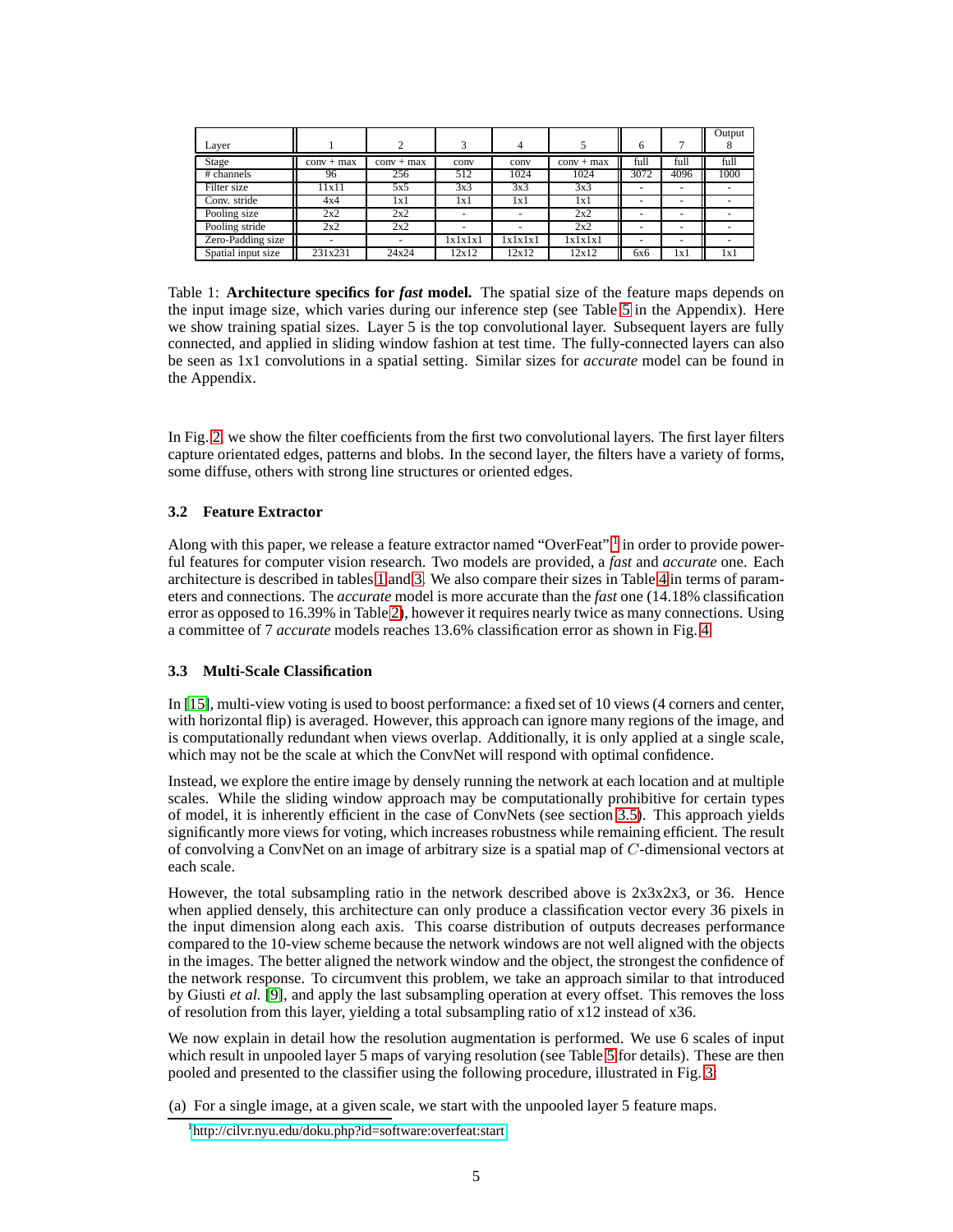- (b) Each of unpooled maps undergoes a 3x3 max pooling operation (non-overlapping regions), repeated 3x3 times for  $(\Delta_x, \Delta_y)$  pixel offsets of  $\{0, 1, 2\}.$
- (c) This produces a set of pooled feature maps, replicated (3x3) times for different  $(\Delta_x, \Delta_y)$  combinations.
- (d) The classifier (layers  $6,7,8$ ) has a fixed input size of 5x5 and produces a C-dimensional output vector for each location within the pooled maps. The classifier is applied in sliding-window fashion to the pooled maps, yielding C-dimensional output maps (for a given  $(\Delta_x, \Delta_y)$  combination).
- (e) The output maps for different  $(\Delta_x, \Delta_y)$  combinations are reshaped into a single 3D output map (two spatial dimensions  $x C$  classes).



<span id="page-5-0"></span>Figure 3: 1D illustration (to scale) of output map computation for classification, using y-dimension from scale 2 as an example (see Table [5\)](#page-15-1). (a): 20 pixel unpooled layer 5 feature map. (b): max pooling over non-overlapping 3 pixel groups, using offsets of  $\Delta = \{0, 1, 2\}$  pixels (red, green, blue respectively). (c): The resulting 6 pixel pooled maps, for different  $\Delta$ . (d): 5 pixel classifier (layers 6,7) is applied in sliding window fashion to pooled maps, yielding 2 pixel by C maps for each  $\Delta$ . (e): reshaped into 6 pixel by  $C$  output maps.

These operations can be viewed as shifting the classifier's viewing window by 1 pixel through pooling layers without subsampling and using skip-kernels in the following layer (where values in the neighborhood are non-adjacent). Or equivalently, as applying the final pooling layer and fullyconnected stack at every possible offset, and assembling the results by interleaving the outputs.

The procedure above is repeated for the horizontally flipped version of each image. We then produce the final classification by (i) taking the spatial max for each class, at each scale and flip; (ii) averaging the resulting  $C$ -dimensional vectors from different scales and flips and (iii) taking the top-1 or top-5 elements (depending on the evaluation criterion) from the mean class vector.

At an intuitive level, the two halves of the network — i.e. feature extraction layers (1-5) and classifier layers (6-output) — are used in opposite ways. In the feature extraction portion, the filters are convolved across the entire image in one pass. From a computational perspective, this is far more efficient than sliding a fixed-size feature extractor over the image and then aggregating the results from different locations<sup>[2](#page-5-1)</sup>. However, these principles are reversed for the classifier portion of the network. Here, we want to hunt for a fixed-size representation in the layer 5 feature maps across different positions and scales. Thus the classifier has a fixed-size 5x5 input and is exhaustively applied to the layer 5 maps. The exhaustive pooling scheme (with single pixel shifts  $(\Delta_x, \Delta_y)$ ) ensures that we can obtain fine alignment between the classifier and the representation of the object in the feature map.

## **3.4 Results**

In Table [2,](#page-6-0) we experiment with different approaches, and compare them to the single network model of Krizhevsky *et al.* [\[15\]](#page-14-5) for reference. The approach described above, with 6 scales, achieves a top-5 error rate of 13.6%. As might be expected, using fewer scales hurts performance: the singlescale model is worse with 16.97% top-5 error. The fine stride technique illustrated in Fig. [3](#page-5-0) brings a relatively small improvement in the single scale regime, but is also of importance for the multi-scale gains shown here.

<span id="page-5-1"></span><sup>&</sup>lt;sup>2</sup>Our network with 6 scales takes around 2 secs on a K20x GPU to process one image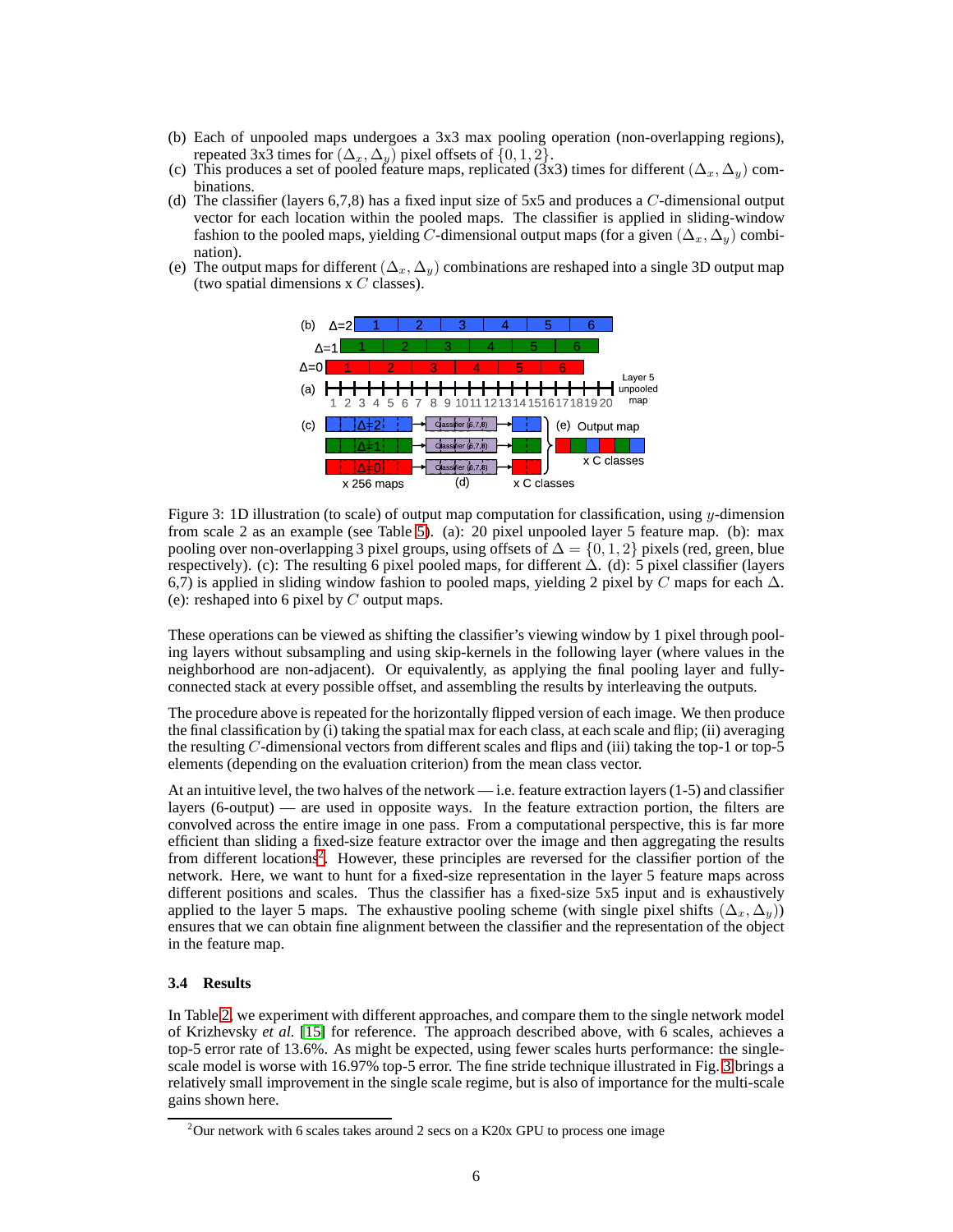|                                                                    | $Top-1$ | Top- $5$ |
|--------------------------------------------------------------------|---------|----------|
| Approach                                                           | error % | error %  |
| Krizhevsky et al. [15]                                             | 40.7    | 18.2     |
| OverFeat - 1 fast model, scale 1, coarse stride                    | 39.28   | 17.12    |
| OverFeat - 1 <i>fast</i> model, scale 1, fine stride               | 39.01   | 16.97    |
| OverFeat - 1 <i>fast</i> model, 4 scales $(1,2,4,6)$ , fine stride | 38.57   | 16.39    |
| OverFeat - 1 <i>fast</i> model, 6 scales (1-6), fine stride        | 38.12   | 16.27    |
| OverFeat - 1 <i>accurate</i> model, 4 corners + center + flip      | 35.60   | 14.71    |
| OverFeat - 1 <i>accurate</i> model, 4 scales, fine stride          | 35.74   | 14.18    |
| OverFeat - 7 fast models, 4 scales, fine stride                    | 35.10   | 13.86    |
| OverFeat - 7 <i>accurate</i> models, 4 scales, fine stride         | 33.96   | 13.24    |

<span id="page-6-0"></span>Table 2: **Classification experiments on validation set.** Fine/coarse stride refers to the number of  $\Delta$  values used when applying the classifier. Fine:  $\Delta = 0, 1, 2$ ; coarse:  $\Delta = 0$ .



<span id="page-6-1"></span>Figure 4: **Test set classification results.** During the competition, OverFeat yielded 14.2% top 5 error rate using an average of 7 fast models. In post-competition work, OverFeat ranks fifth with 13.6% error using bigger models (more features and more layers).

We report the test set results of the 2013 competition in Fig. [4](#page-6-1) where our model (OverFeat) obtained 14.2% accuracy by voting of 7 ConvNets (each trained with different initializations) and ranked 5th out of 18 teams. The best accuracy using only ILSVRC13 data was 11.7%. Pre-training with extra data from the ImageNet Fall11 dataset improved this number to 11.2%. In post-competition work, we improve the OverFeat results down to 13.6% error by using bigger models (more features and more layers). Due to time constraints, these bigger models are not fully trained, more improvements are expected to appear in time.

#### <span id="page-6-2"></span>**3.5 ConvNets and Sliding Window Efficiency**

In contrast to many sliding-window approaches that compute an entire pipeline for each window of the input one at a time, ConvNets are inherently efficient when applied in a sliding fashion because they naturally share computations common to overlapping regions. When applying our network to larger images at test time, we simply apply each convolution over the extent of the full image. This extends the output of each layer to cover the new image size, eventually producing a map of output class predictions, with one spatial location for each "window" (field of view) of input. This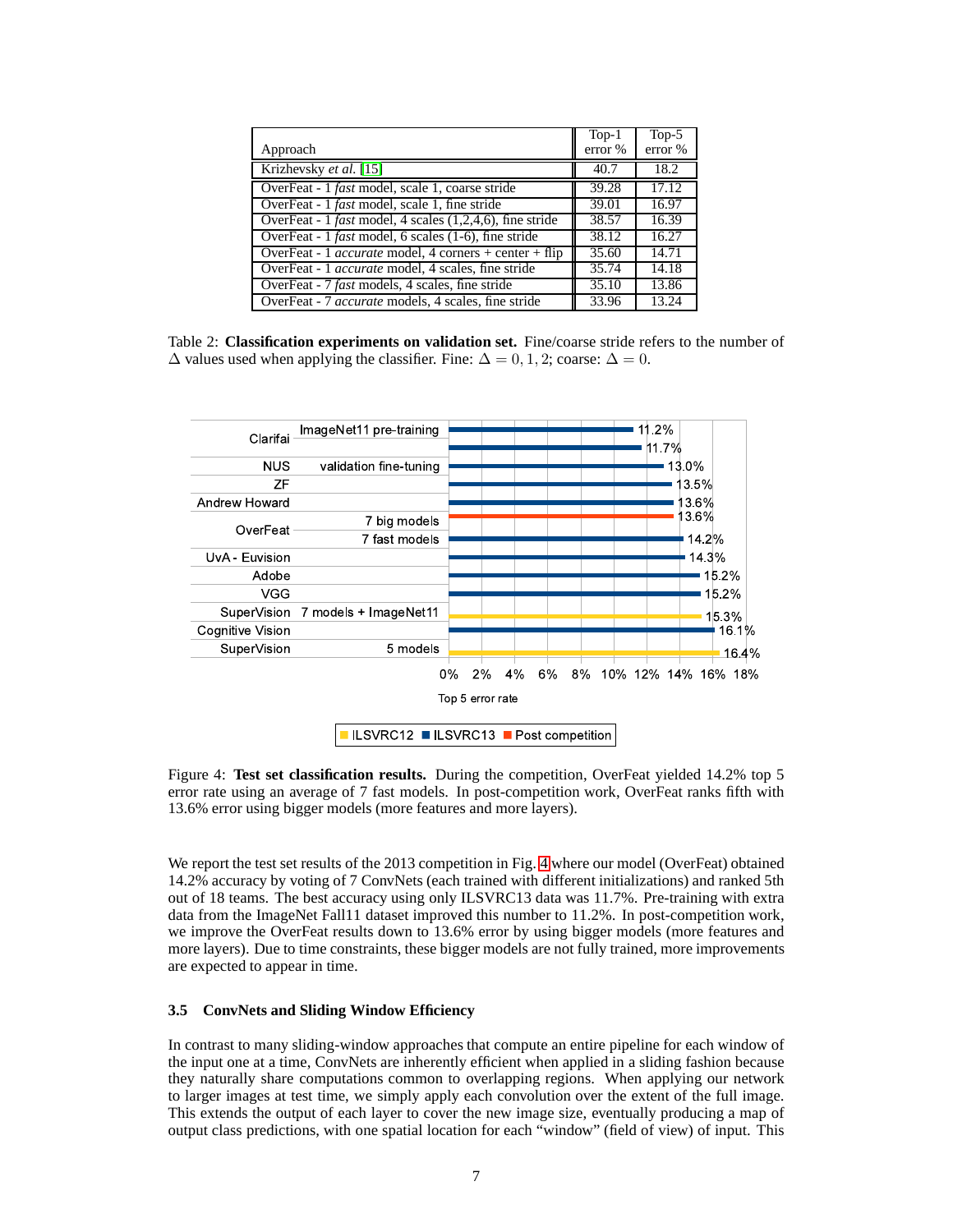

<span id="page-7-0"></span>Figure 5: **The efficiency of ConvNets for detection.** During training, a ConvNet produces only a single spatial output (top). But when applied at test time over a larger image, it produces a spatial output map, e.g. 2x2 (bottom). Since all layers are applied convolutionally, the extra computation required for the larger image is limited to the yellow regions. This diagram omits the feature dimension for simplicity.

is diagrammed in Fig. [5.](#page-7-0) Convolutions are applied bottom-up, so that the computations common to neighboring windows need only be done once.

Note that the last layers of our architecture are fully connected linear layers. At test time, these layers are effectively replaced by convolution operations with kernels of 1x1 spatial extent. The entire ConvNet is then simply a sequence of convolutions, max-pooling and thresholding operations exclusively.

# **4 Localization**

Starting from our classification-trained network, we replace the classifier layers by a regression network and train it to predict object bounding boxes at each spatial location and scale. We then combine the regression predictions together, along with the classification results at each location, as we now describe.

## **4.1 Generating Predictions**

To generate object bounding box predictions, we simultaneously run the classifier and regressor networks across all locations and scales. Since these share the same feature extraction layers, only the final regression layers need to be recomputed after computing the classification network. The output of the final softmax layer for a class c at each location provides a score of confidence that an object of class  $c$  is present (though not necessarily fully contained) in the corresponding field of view. Thus we can assign a confidence to each bounding box.

## **4.2 Regressor Training**

The regression network takes as input the pooled feature maps from layer 5. It has 2 fully-connected hidden layers of size 4096 and 1024 channels, respectively. The final output layer has 4 units which specify the coordinates for the bounding box edges. As with classification, there are  $(3x3)$  copies throughout, resulting from the  $\Delta_x, \Delta_y$  shifts. The architecture is shown in Fig. [8.](#page-10-0)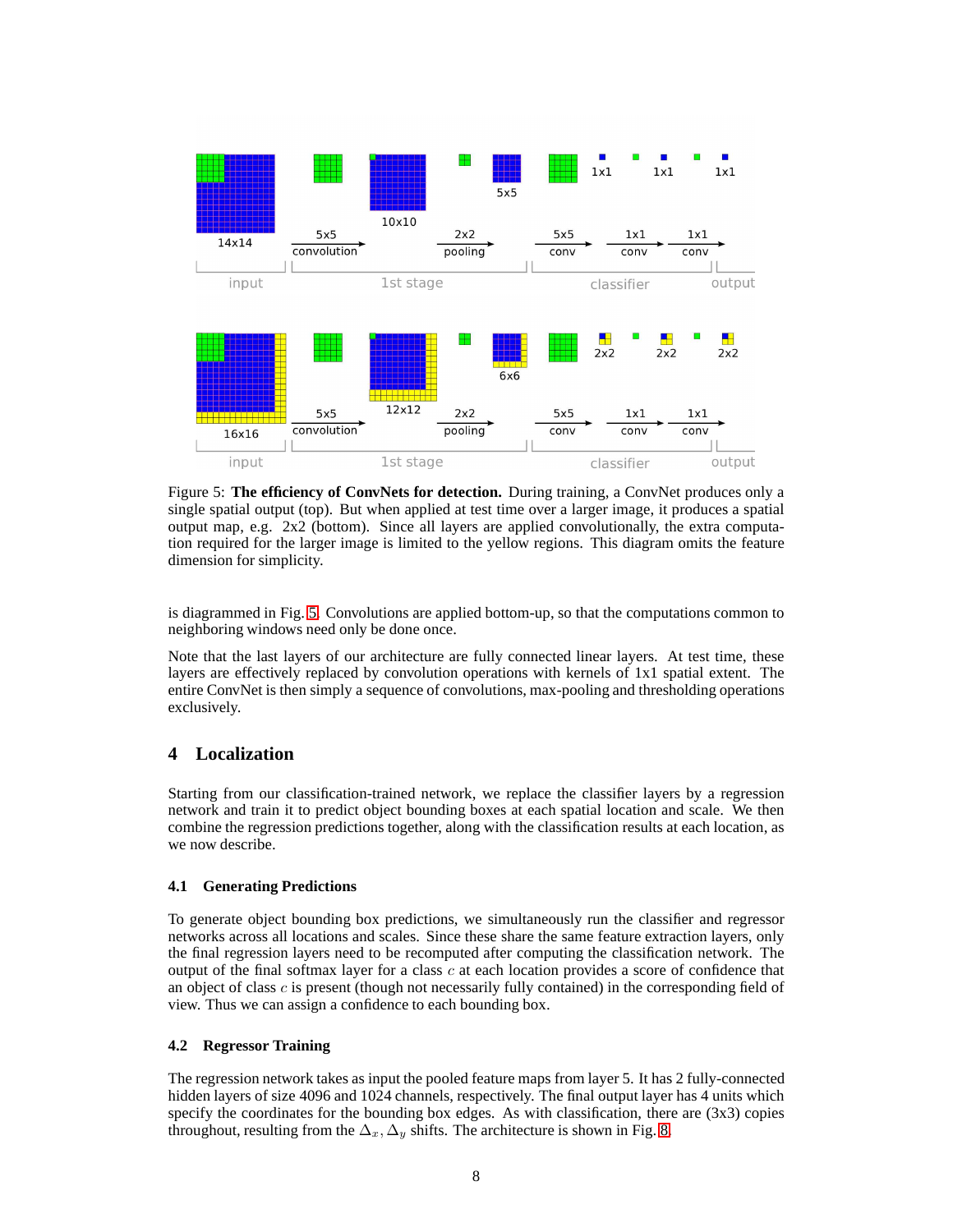<span id="page-8-0"></span>

Figure 6: **Localization/Detection pipeline.** The raw classifier/detector outputs a class and a confidence for each location (1st diagram). The resolution of these predictions can be increased using the method described in section [3.3](#page-4-2) (2nd diagram). The regression then predicts the location scale of the object with respect to each window (3rd diagram). These bounding boxes are then merge and accumulated to a small number of objects (4th diagram).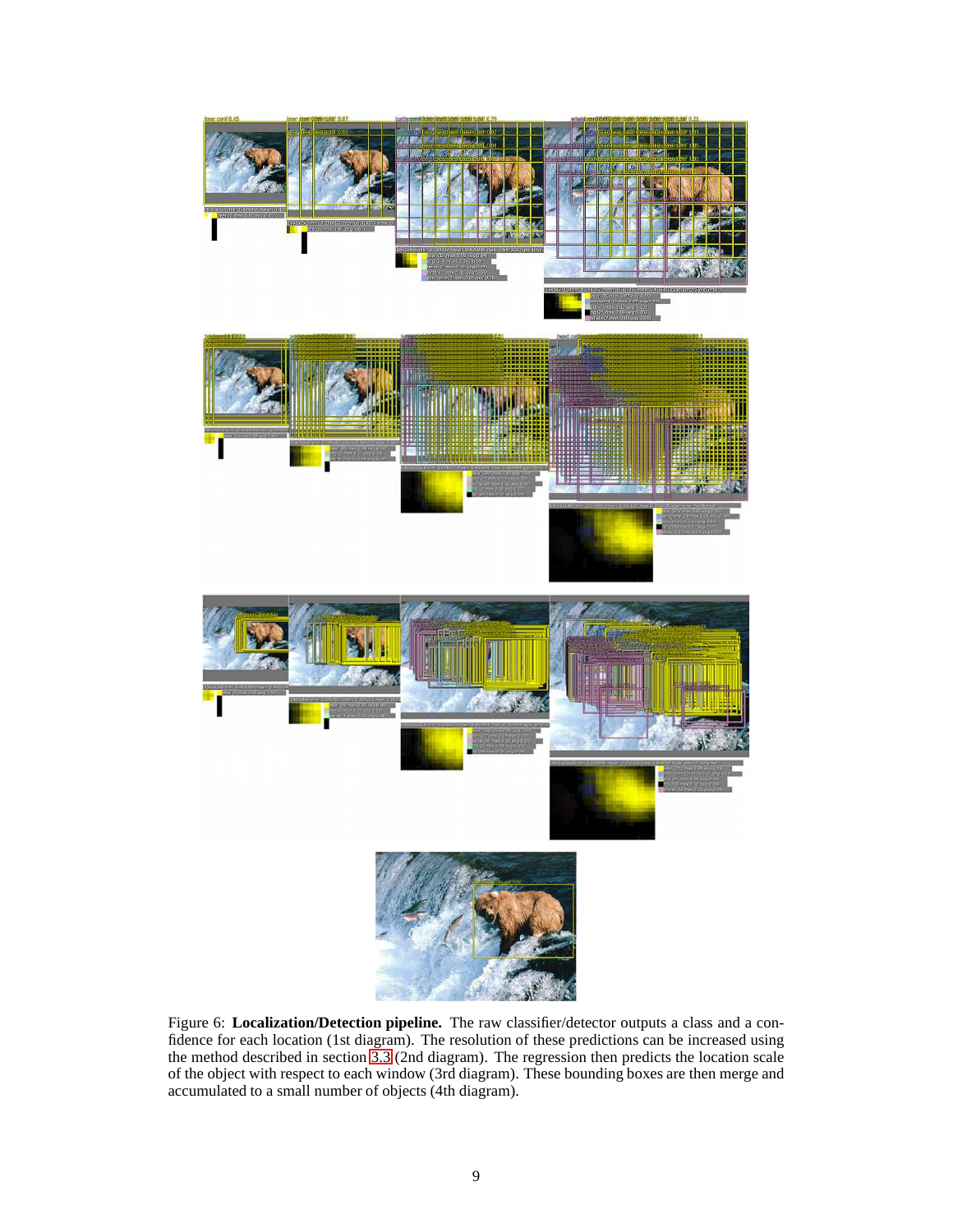

Figure 7: **Examples of bounding boxes produced by the regression network**, before being combined into final predictions. The examples shown here are at a single scale. Predictions may be more optimal at other scales depending on the objects. Here, most of the bounding boxes which are initially organized as a grid, converge to a single location and scale. This indicates that the network is very confident in the location of the object, as opposed to being spread out randomly. The top left image shows that it can also correctly identify multiple location if several objects are present. The various aspect ratios of the predicted bounding boxes shows that the network is able to cope with various object poses.

<span id="page-9-0"></span>We fix the feature extraction layers (1-5) from the classification network and train the regression network using an  $\ell_2$  loss between the predicted and true bounding box for each example. The final regressor layer is class-specific, having 1000 different versions, one for each class. We train this network using the same set of scales as described in Section [3.](#page-3-1) We compare the prediction of the regressor net at each spatial location with the ground-truth bounding box, shifted into the frame of reference of the regressor's translation offset within the convolution (see Fig. [8\)](#page-10-0). However, we do not train the regressor on bounding boxes with less than 50% overlap with the input field of view: since the object is mostly outside of these locations, it will be better handled by regression windows that do contain the object.

Training the regressors in a multi-scale manner is important for the across-scale prediction combination. Training on a single scale will perform well on that scale and still perform reasonably on other scales. However training multi-scale will make predictions match correctly across scales and exponentially increase the confidence of the merged predictions. In turn, this allows us to perform well with a few scales only, rather than many scales as is typically the case in detection. The typical ratio from one scale to another in pedestrian detection [\[25\]](#page-14-10) is about 1.05 to 1.1, here however we use a large ratio of approximately 1.4 (this number differs for each scale since dimensions are adjusted to fit exactly the stride of our network) which allows us to run our system faster.

#### **4.3 Combining Predictions**

We combine the individual predictions (see Fig. [7\)](#page-9-0) via a greedy merge strategy applied to the regressor bounding boxes, using the following algorithm.

- (a) Assign to  $C_s$  the set of classes in the top k for each scale  $s \in 1...6$ , found by taking the maximum detection class outputs across spatial locations for that scale.
- (b) Assign to  $B_s$  the set of bounding boxes predicted by the regressor network for each class in  $C_s$ , across all spatial locations at scale s.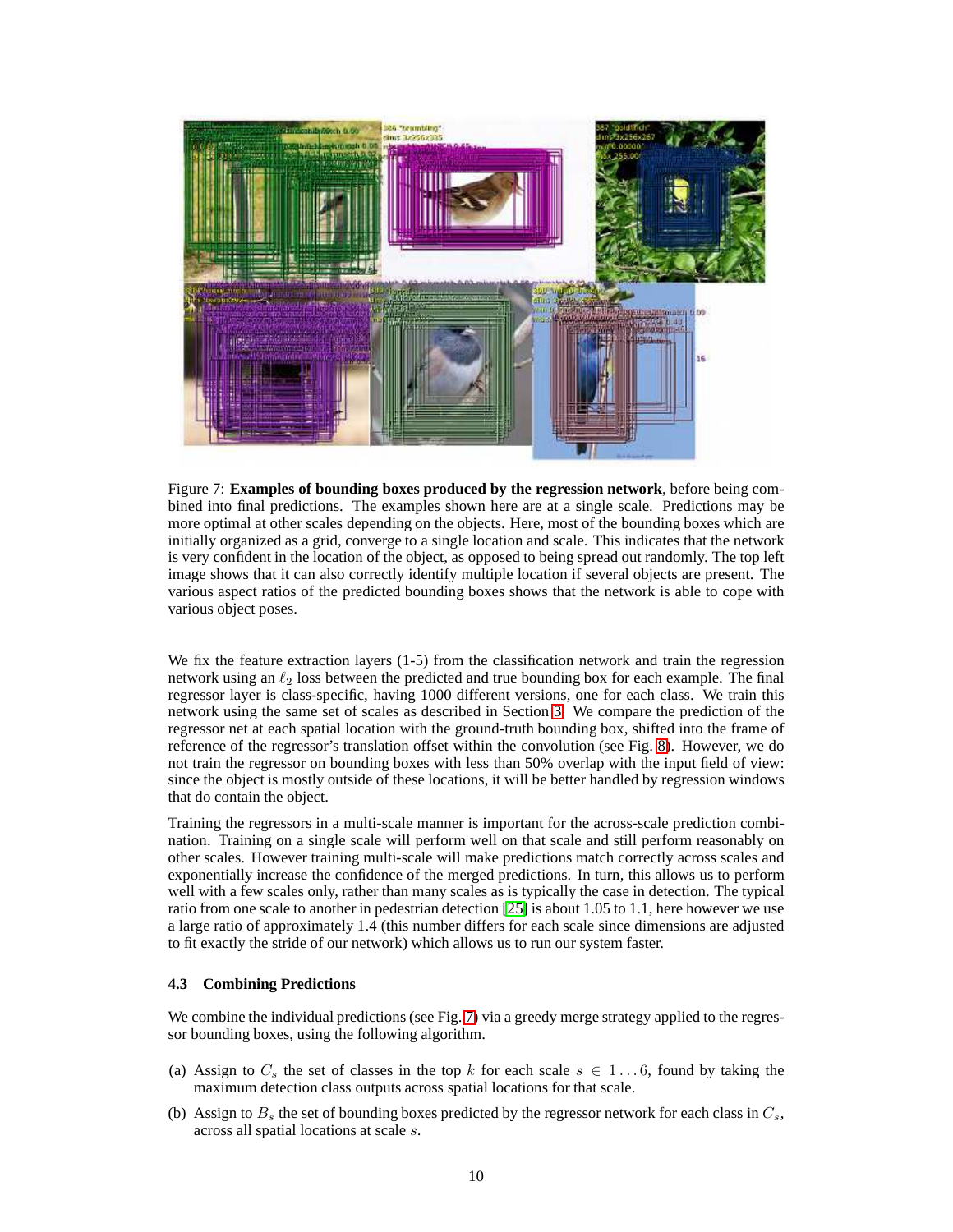

<span id="page-10-0"></span>Figure 8: Application of the regression network to layer 5 features, at scale 2, for example. (a) The input to the regressor at this scale are 6x7 pixels spatially by 256 channels for each of the  $(3x3) \Delta_x, \Delta_y$  shifts. (b) Each unit in the 1st layer of the regression net is connected to a 5x5 spatial neighborhood in the layer 5 maps, as well as all 256 channels. Shifting the 5x5 neighborhood around results in a map of 2x3 spatial extent, for each of the 4096 channels in the layer, and for each of the (3x3)  $\Delta_x$ ,  $\Delta_y$  shifts. (c) The 2nd regression layer has 1024 units and is fully connected (i.e. the purple element only connects to the purple element in (b), across all 4096 channels). (d) The output of the regression network is a 4-vector (specifying the edges of the bounding box) for each location in the 2x3 map, and for each of the (3x3)  $\Delta_x, \Delta_y$  shifts.

- (c) Assign  $B \leftarrow \bigcup_s B_s$
- (d) Repeat merging until done:
- $(e)$  $h_1^*, b_2^*) = \text{argmin}_{b_1 \neq b_2 \in B} \texttt{match\_score}(b_1, b_2)$
- (f) If match\_score $(b_1^*, b_2^*) > t$ , stop.
- (g) Otherwise, set  $B \leftarrow B \setminus \{b_1^*, b_2^*\} \cup \texttt{box\_merge}(b_1^*, b_2^*)$

In the above, we compute match\_score using the sum of the distance between centers of the two bounding boxes and the intersection area of the boxes. box merge compute the average of the bounding boxes' coordinates.

The final prediction is given by taking the merged bounding boxes with maximum class scores. This is computed by cumulatively adding the detection class outputs associated with the input windows from which each bounding box was predicted. See Fig. [6](#page-8-0) for an example of bounding boxes merged into a single high-confidence bounding box. In that example, some *turtle* and *whale* bounding boxes appear in the intermediate multi-scale steps, but disappear in the final detection image. Not only do these bounding boxes have low classification confidence (at most 0.11 and 0.12 respectively), their collection is not as coherent as the *bear* bounding boxes to get a significant confidence boost. The *bear* boxes have a strong confidence (approximately 0.5 on average per scale) and high matching scores. Hence after merging, many *bear* bounding boxes are fused into a single very high confidence box, while false positives disappear below the detection threshold due their lack of bounding box coherence and confidence. This analysis suggest that our approach is naturally more robust to false positives coming from the pure-classification model than traditional non-maximum suppression, by rewarding bounding box coherence.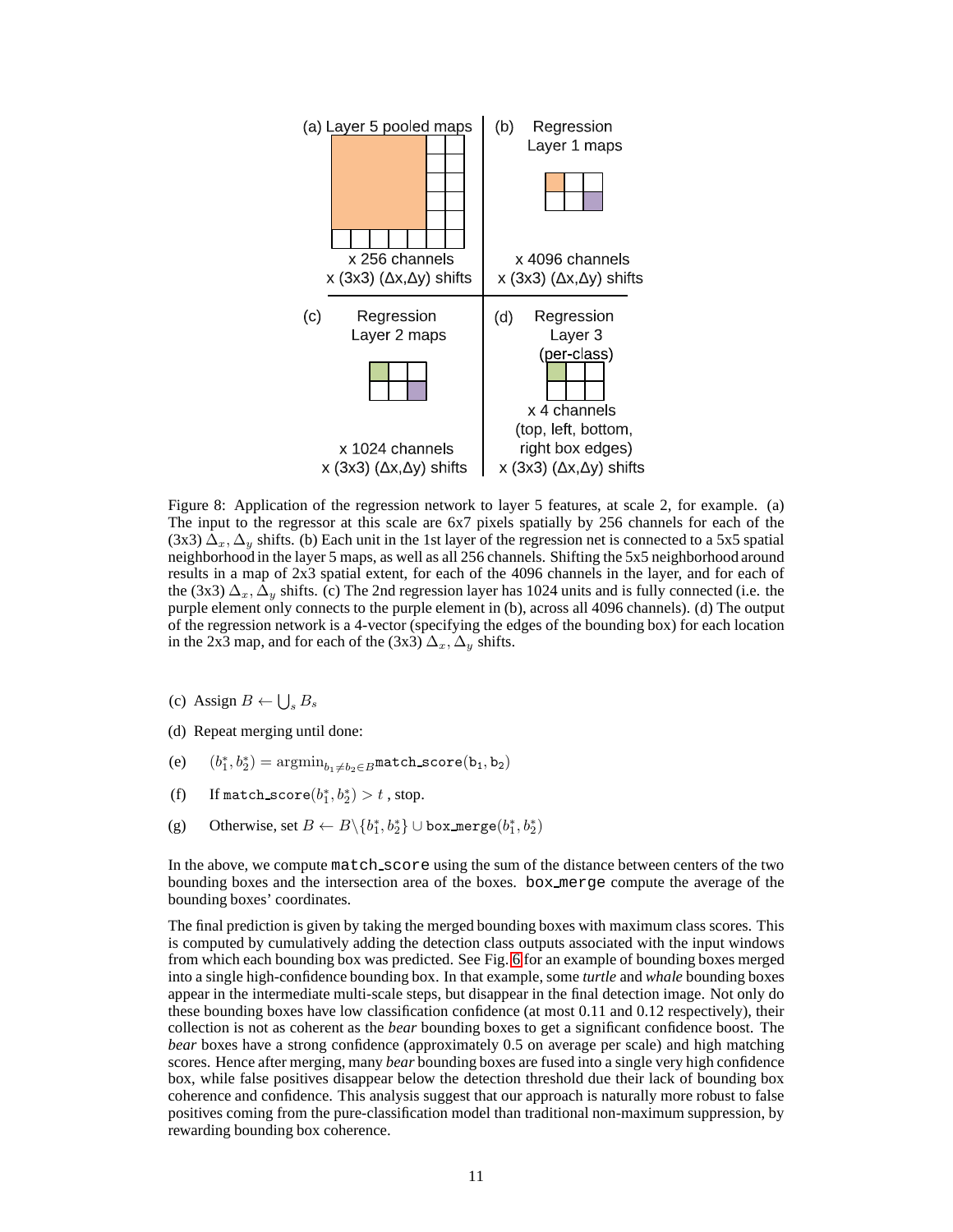

<span id="page-11-0"></span>Figure 9: **Localization experiments on ILSVRC12 validation set.** We experiment with different number of scales and with the use of single-class regression (SCR) or per-class regression (PCR).

## **4.4 Experiments**

We apply our network to the Imagenet 2012 validation set using the localization criterion specified for the competition. The results for this are shown in Fig. [9.](#page-11-0) Fig. [10](#page-12-0) shows the results of the 2012 and 2013 localization competitions (the train and test data are the same for both of these years). Our method is the winner of the 2013 competition with 29.9% error.

Our multiscale and multi-view approach was critical to obtaining good performance, as can be seen in Fig. [9:](#page-11-0) Using only a single centered crop, our regressor network achieves an error rate of 40%. By combining regressor predictions from all spatial locations at two scales, we achieve a vastly better error rate of 31.5%. Adding a third and fourth scale further improves performance to 30.0% error.

Using a different top layer for each class in the regressor network for each class (Per-Class Regressor (PCR) in Fig. [9\)](#page-11-0) surprisingly did not outperform using only a single network shared among all classes (44.1% vs. 31.3%). This may be because there are relatively few examples per class annotated with bounding boxes in the training set, while the network has 1000 times more top-layer parameters, resulting in insufficient training. It is possible this approach may be improved by sharing parameters only among similar classes (e.g. training one network for all classes of dogs, another for vehicles, etc.).

# **5 Detection**

Detection training is similar to classification training but in a spatial manner. Multiple location of an image may be trained simultaneously. Since the model is convolutional, all weights are shared among all locations. The main difference with the localization task, is the necessity to predict a background class when no object is present. Traditionally, negative examples are initially taken at random for training. Then the most offending negative errors are added to the training set in bootstrapping passes. Independent bootstrapping passes render training complicated and risk potential mismatches between the negative examples collection and training times. Additionally, the size of bootstrapping passes needs to be tuned to make sure training does not overfit on a small set. To circumvent all these problems, we perform negative training on the fly, by selecting a few interesting negative examples per image such as random ones or most offending ones. This approach is more computationally expensive, but renders the procedure much simpler. And since the feature extraction is initially trained with the classification task, the detection fine-tuning is not as long anyway.

In Fig. [11,](#page-12-1) we report the results of the ILSVRC 2013 competition where our detection system ranked 3rd with 19.4% mean average precision (mAP). We later established a new detection state of the art with 24.3% mAP. Note that there is a large gap between the top 3 methods and other teams (the 4th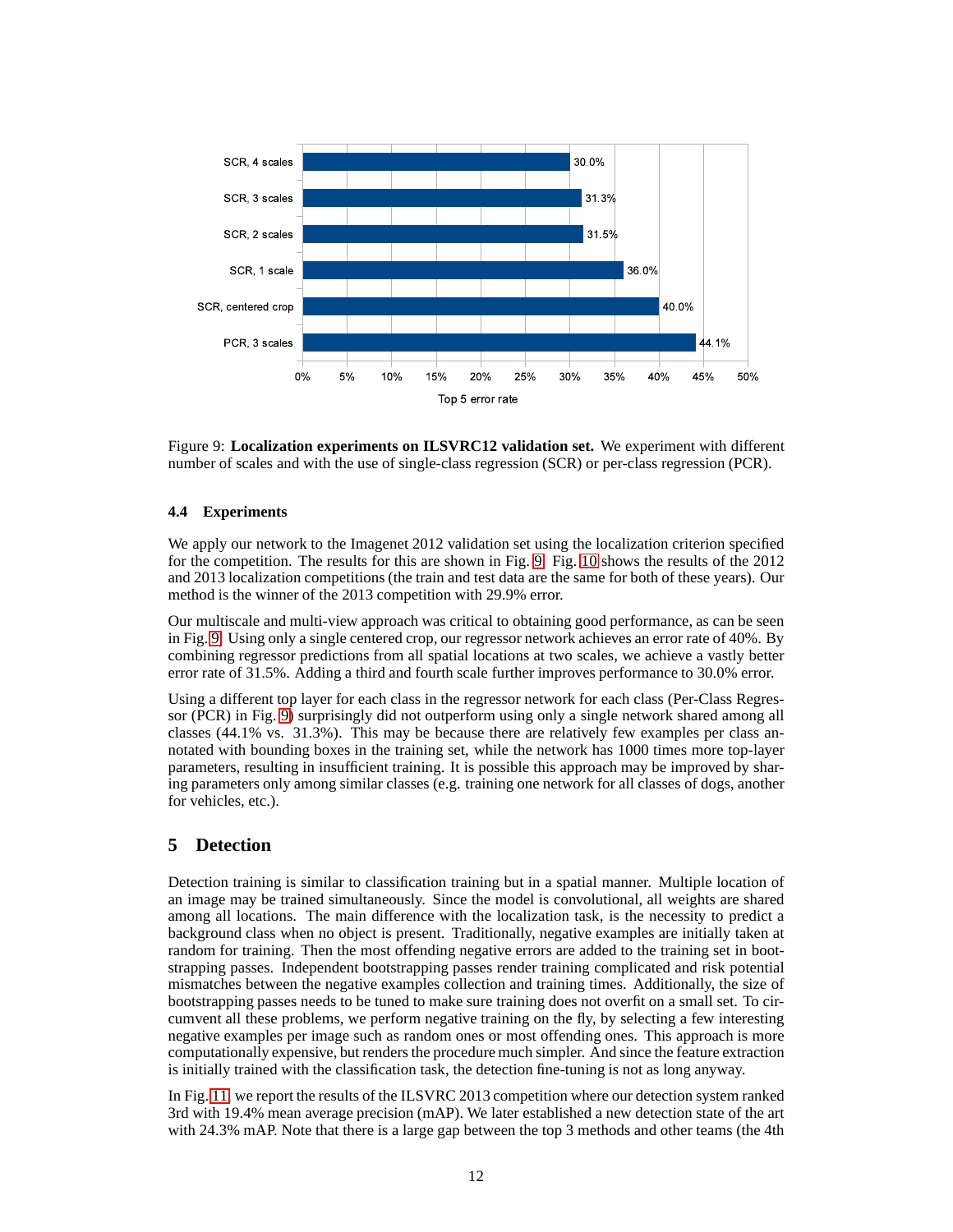

<span id="page-12-0"></span>Figure 10: **ILSVRC12 and ILSVRC13 competitions results (test set).** Our entry is the winner of the ILSVRC13 localization competition with 29.9% error (top 5). Note that training and testing data is the same for both years. The OverFeat entry uses 4 scales and a single-class regression approach.



<span id="page-12-1"></span>Figure 11: **ILSVRC13 test set Detection results.** During the competition, UvA ranked first with 22.6% mAP. In post competition work, we establish a new state of the art with 24.3% mAP. Systems marked with \* were pre-trained with the ILSVRC12 classification data.

method yields 11.5% mAP). Additionally, our approach is considerably different from the top 2 other systems which use an initial segmentation step to reduce candidate windows from approximately 200,000 to 2,000. This technique speeds up inference and substantially reduces the number of potential false positives. [\[29,](#page-14-15) [1\]](#page-13-11) suggest that detection accuracy drops when using dense sliding window as opposed to selective search which discards unlikely object locations hence reducing false positives. Combined with our method, we may observe similar improvements as seen here between traditional dense methods and segmentation based methods. It should also be noted that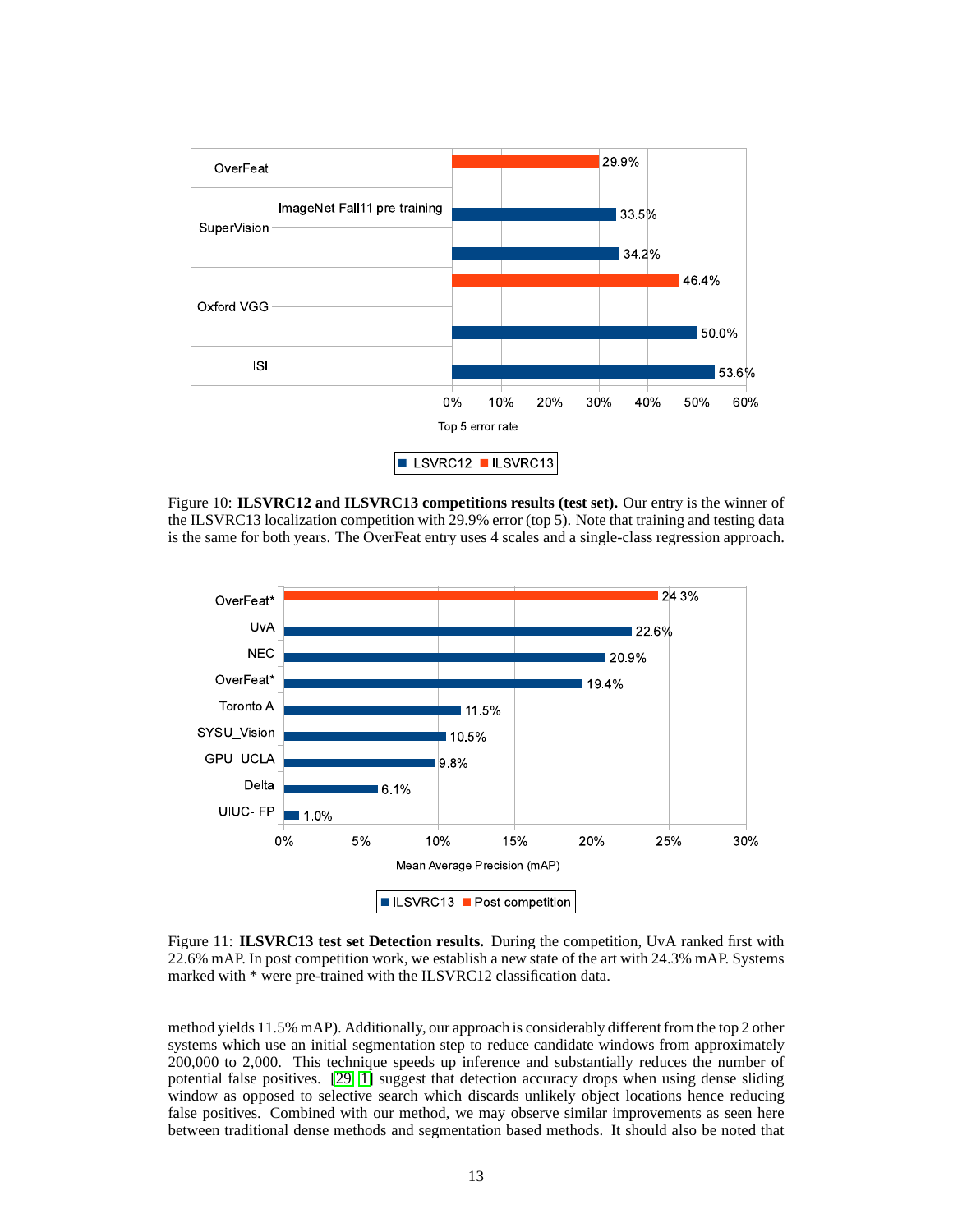we did not fine tune on the detection validation set as NEC and UvA did. The validation and test set distributions differ significantly enough from the training set that this alone improves results by approximately 1 point. The improvement between the two OverFeat results in Fig. [11](#page-12-1) are due to longer training times and the use of context, i.e. each scale also uses lower resolution scales as input.

## <span id="page-13-12"></span>**6 Discussion**

We have presented a multi-scale, sliding window approach that can be used for classification, localization and detection. We applied it to the ILSVRC 2013 datasets, and it currently ranks  $4<sup>th</sup>$  in classification,  $1<sup>st</sup>$  in localization and  $1<sup>st</sup>$  in detection. A second important contribution of our paper is explaining how ConvNets can be effectively used for detection and localization tasks. These were never addressed in [\[15\]](#page-14-5) and thus we are the first to explain how this can be done in the context of ImageNet 2012. The scheme we propose involves substantial modifications to networks designed for classification, but clearly demonstrate that ConvNets are capable of these more challenging tasks. Our localization approach won the 2013 ILSVRC competition and significantly outperformed all 2012 and 2013 approaches. The detection model was among the top performers during the competition, and ranks first in post-competition results. We have proposed an integrated pipeline that can perform different tasks while sharing a common feature extraction base, entirely learned directly from the pixels.

Our approach might still be improved in several ways. (i) For localization, we are not currently back-propping through the whole network; doing so is likely to improve performance. (ii) We are using  $\ell_2$  loss, rather than directly optimizing the intersection-over-union (IOU) criterion on which performance is measured. Swapping the loss to this should be possible since IOU is still differentiable, provided there is some overlap. (iii) Alternate parameterizations of the bounding box may help to decorrelate the outputs, which will aid network training.

#### <span id="page-13-11"></span>**References**

- [1] J. Carreira, F. Li, and C. Sminchisescu. Object recognition by sequential figure-ground ranking. *International journal of computer vision*, 98(3):243–262, 2012.
- <span id="page-13-9"></span>[2] J. Carreira and C. Sminchisescu. Constrained parametric min-cuts for automatic object segmentation, release 1. http://sminchisescu.ins.uni-bonn.de/code/cpmc/.
- <span id="page-13-0"></span>[3] D. C. Ciresan, J. Meier, and J. Schmidhuber. Multi-column deep neural networks for image classification. In *CVPR*, 2012.
- <span id="page-13-3"></span>[4] M. Delakis and C. Garcia. Text detection with convolutional neural networks. In *International Conference on Computer Vision Theory and Applications (VISAPP 2008)*, 2008.
- <span id="page-13-2"></span>[5] J. Deng, W. Dong, R. Socher, L.-J. Li, K. Li, and L. Fei-Fei. ImageNet: A Large-Scale Hierarchical Image Database. In *CVPR09*, 2009.
- <span id="page-13-10"></span>[6] I. Endres and D. Hoiem. Category independent object proposals. In *Computer Vision–ECCV 2010*, pages 575–588. Springer, 2010.
- <span id="page-13-8"></span>[7] C. Farabet, C. Couprie, L. Najman, and Y. LeCun. Learning hierarchical features for scene labeling. *IEEE Transactions on Pattern Analysis and Machine Intelligence*, 2013. in press.
- <span id="page-13-4"></span>[8] C. Garcia and M. Delakis. Convolutional face finder: A neural architecture for fast and robust face detection. *IEEE Transactions on Pattern Analysis and Machine Intelligence*, 2004.
- <span id="page-13-14"></span>[9] A. Giusti, D. C. Ciresan, J. Masci, L. M. Gambardella, and J. Schmidhuber. Fast image scanning with deep max-pooling convolutional neural networks. In *International Conference on Image Processing (ICIP)*, 2013.
- <span id="page-13-7"></span>[10] R. Hadsell, P. Sermanet, M. Scoffier, A. Erkan, K. Kavackuoglu, U. Muller, and Y. LeCun. Learning long-range vision for autonomous off-road driving. *Journal of Field Robotics*, 26(2):120–144, February 2009.
- <span id="page-13-13"></span>[11] G. Hinton, N. Srivastave, A. Krizhevsky, I. Sutskever, and R. R. Salakhutdinov. Improving neural networks by preventing co-adaptation of feature detectors. arXiv:1207.0580, 2012.
- <span id="page-13-5"></span>[12] G. E. Hinton, A. Krizhevsky, and S. D. Wang. Transforming auto-encoders. In *Artificial Neural Networks and Machine Learning–ICANN 2011*, pages 44–51. Springer Berlin Heidelberg, 2011.
- <span id="page-13-6"></span>[13] V. Jain, J. F. Murray, F. Roth, S. Turaga, V. Zhigulin, K. Briggman, M. Helmstaedter, W. Denk, and H. S. Seung. Supervised learning of image restoration with convolutional networks. In *ICCV'07*.
- <span id="page-13-1"></span>[14] K. Jarrett, K. Kavukcuoglu, M. Ranzato, and Y. LeCun. What is the best multi-stage architecture for object recognition? In *Proc. International Conference on Computer Vision (ICCV'09)*. IEEE, 2009.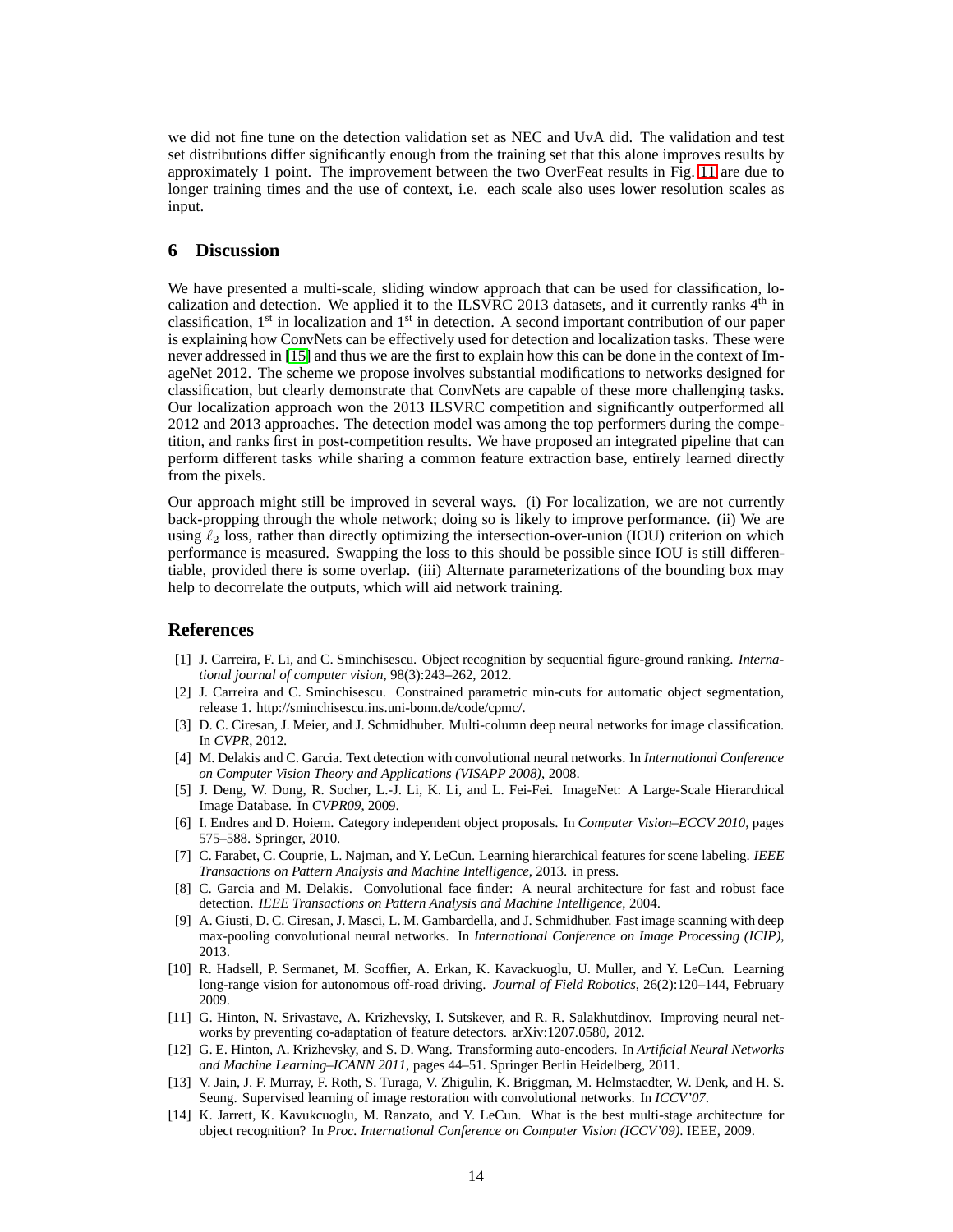- <span id="page-14-5"></span><span id="page-14-1"></span>[15] A. Krizhevsky, I. Sutskever, and G. Hinton. Imagenet classification with deep convolutional neural networks. In *NIPS*, 2012.
- [16] Y. LeCun, B. Boser, J. S. Denker, D. Henderson, R. E. Howard, W. Hubbard, and L. D. Jackel. Handwritten digit recognition with a back-propagation network. In D. Touretzky, editor, *Advances in Neural Information Processing Systems (NIPS 1989)*, volume 2, Denver, CO, 1990. Morgan Kaufman.
- <span id="page-14-3"></span><span id="page-14-0"></span>[17] Y. LeCun, L. Bottou, Y. Bengio, and P. Haffner. Gradient-based learning applied to document recognition. *Proceedings of the IEEE*, 86(11):2278–2324, November 1998.
- [18] Y. LeCun, F.-J. Huang, and L. Bottou. Learning methods for generic object recognition with invariance to pose and lighting. In *Proceedings of CVPR'04*. IEEE Press, 2004.
- <span id="page-14-14"></span>[19] S. Manen, M. Guillaumin, and L. Van Gool. Prime object proposals with randomized prims algorithm. In *International Conference on Computer Vision (ICCV)*, 2013.
- <span id="page-14-6"></span>[20] O. Matan, J. Bromley, C. Burges, J. Denker, L. Jackel, Y. LeCun, E. Pednault, W. Satterfield, C. Stenard, and T. Thompson. Reading handwritten digits: A zip code recognition system. *IEEE Computer*, 25(7):59– 63, July 1992.
- <span id="page-14-13"></span>[21] F. Ning, D. Delhomme, Y. LeCun, F. Piano, L. Bottou, and P. Barbano. Toward automatic phenotyping of developing embryos from videos. *IEEE Transactions on Image Processing*, 14(9):1360–1371, September 2005. Special issue on Molecular and Cellular Bioimaging.
- <span id="page-14-8"></span>[22] S. Nowlan and J. Platt. A convolutional neural network hand tracker. pages 901–908, San Mateo, CA, 1995. Morgan Kaufmann.
- <span id="page-14-9"></span>[23] M. Osadchy, Y. LeCun, and M. Miller. Synergistic face detection and pose estimation with energy-based models. *Journal of Machine Learning Research*, 8:1197–1215, May 2007.
- <span id="page-14-2"></span>[24] P. Sermanet, S. Chintala, and Y. LeCun. Convolutional neural networks applied to house numbers digit classification. In *International Conference on Pattern Recognition (ICPR 2012)*, 2012.
- <span id="page-14-10"></span>[25] P. Sermanet, K. Kavukcuoglu, S. Chintala, and Y. LeCun. Pedestrian detection with unsupervised multistage feature learning. In *Proc. International Conference on Computer Vision and Pattern Recognition (CVPR'13)*. IEEE, June 2013.
- <span id="page-14-4"></span>[26] P. Sermanet and Y. LeCun. Traffic sign recognition with multi-scale convolutional networks. In *Proceedings of International Joint Conference on Neural Networks (IJCNN'11)*, 2011.
- <span id="page-14-11"></span>[27] G. Taylor, R. Fergus, G. Williams, I. Spiro, and C. Bregler. Pose-sensitive embedding by nonlinear nca regression. In *NIPS*, 2011.
- <span id="page-14-15"></span><span id="page-14-12"></span>[28] G. Taylor, I. Spiro, C. Bregler, and R. Fergus. Learning invarance through imitation. In *CVPR*, 2011.
- [29] J. R. R. Uijlings, K. E. A. van de Sande, T. Gevers, and A. W. M. Smeulders. Selective search for object recognition. *International Journal of Computer Vision*, 104(2):154–171, 2013.
- <span id="page-14-7"></span>[30] R. Vaillant, C. Monrocq, and Y. LeCun. Original approach for the localisation of objects in images. *IEE Proc on Vision, Image, and Signal Processing*, 141(4):245–250, August 1994.